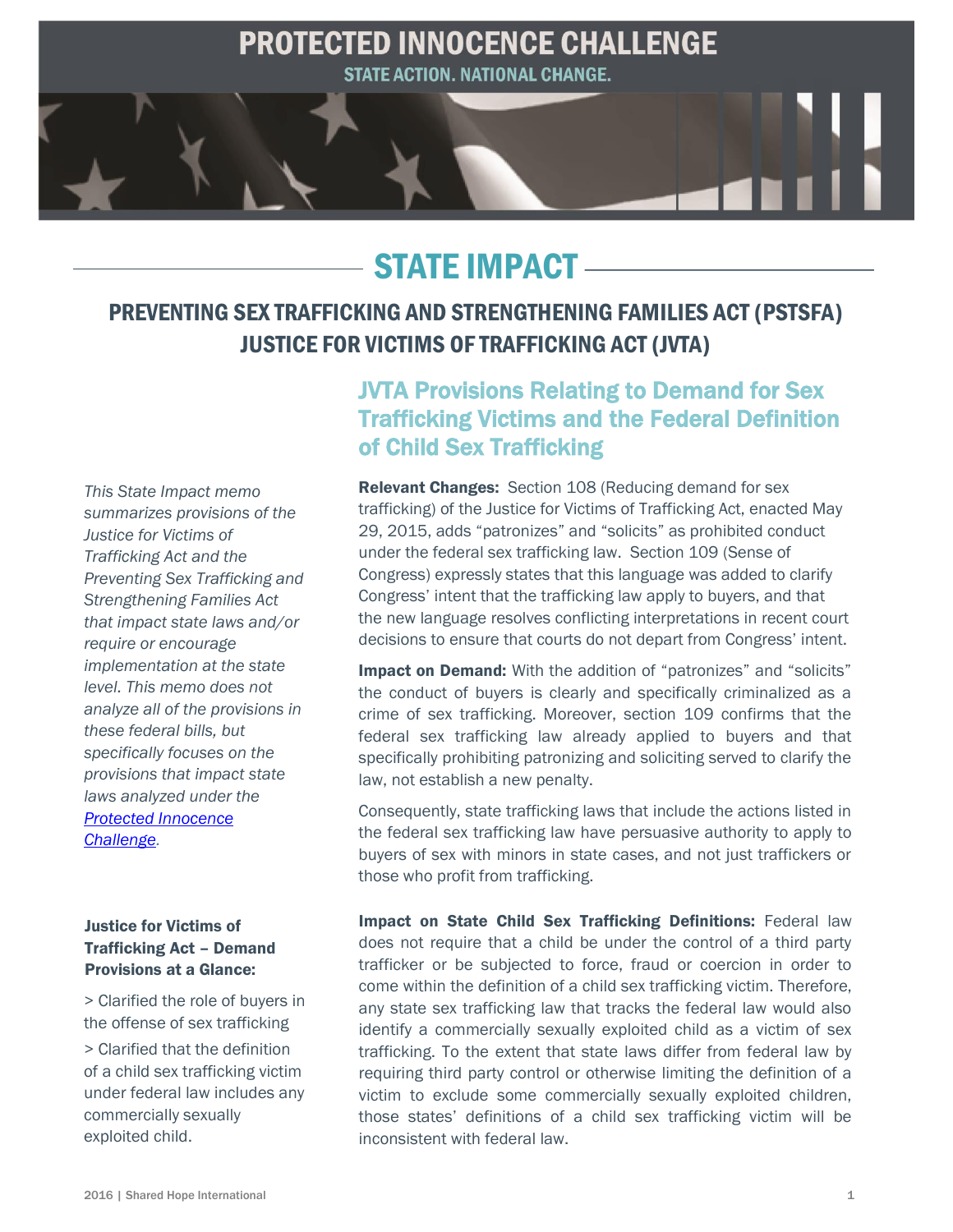Impact on the Definition of a Child Sex Trafficking Victim: Clarifying that the federal sex trafficking law applies to the conduct of buyers also confirms and clarifies that any commercially sexually exploited child is a victim of sex trafficking under federal law. Since buyers are specifically included as offenders in the federal sex trafficking law, a child who is commercially sexually exploited by a buyer but does not have (or will not identify) a trafficker, will still be identified as a victim of sex trafficking under federal law.

# Legislative Implementation by the States:

#### State Stats at a Glance:

> 19 states require third party control to establish the crime of child sex trafficking

> 23 states have a narrow definition of child sex trafficking that is inconsistent with the federal definition

> 4 states do not require third party control but otherwise limit the definition of child sex trafficking.

 Currently, 19 states have enacted sex trafficking laws requiring third party control to establish the crime of child sex trafficking. Another four states do not require third party control because buyers of sex with minors are criminalized under the core sex trafficking law, but otherwise limit the definition of a child sex trafficking victims, making the state sex trafficking law inconsistent with the federal definition in a total of 23 states.

In the 2016 legislative session, Wisconsin and Utah amended their sex trafficking laws to align with the federal sex trafficking law, as amended by the JVTA to clarify the application to buyers of sex acts. Also in the 2016 session, New Hampshire enacted legislation that eliminated the third party control requirement in its sex trafficking law by expressly criminalizing the purchase of sex with a minor under the human trafficking law.

*See* Shared Hope's *National State Law Survey on Child Sex Trafficking Definitions*, and Fact Sheet, Policy Paper and Executive Summary on *Eliminating the Third Party Control Barrier to Identifying Juvenile Sex Trafficking Victims*.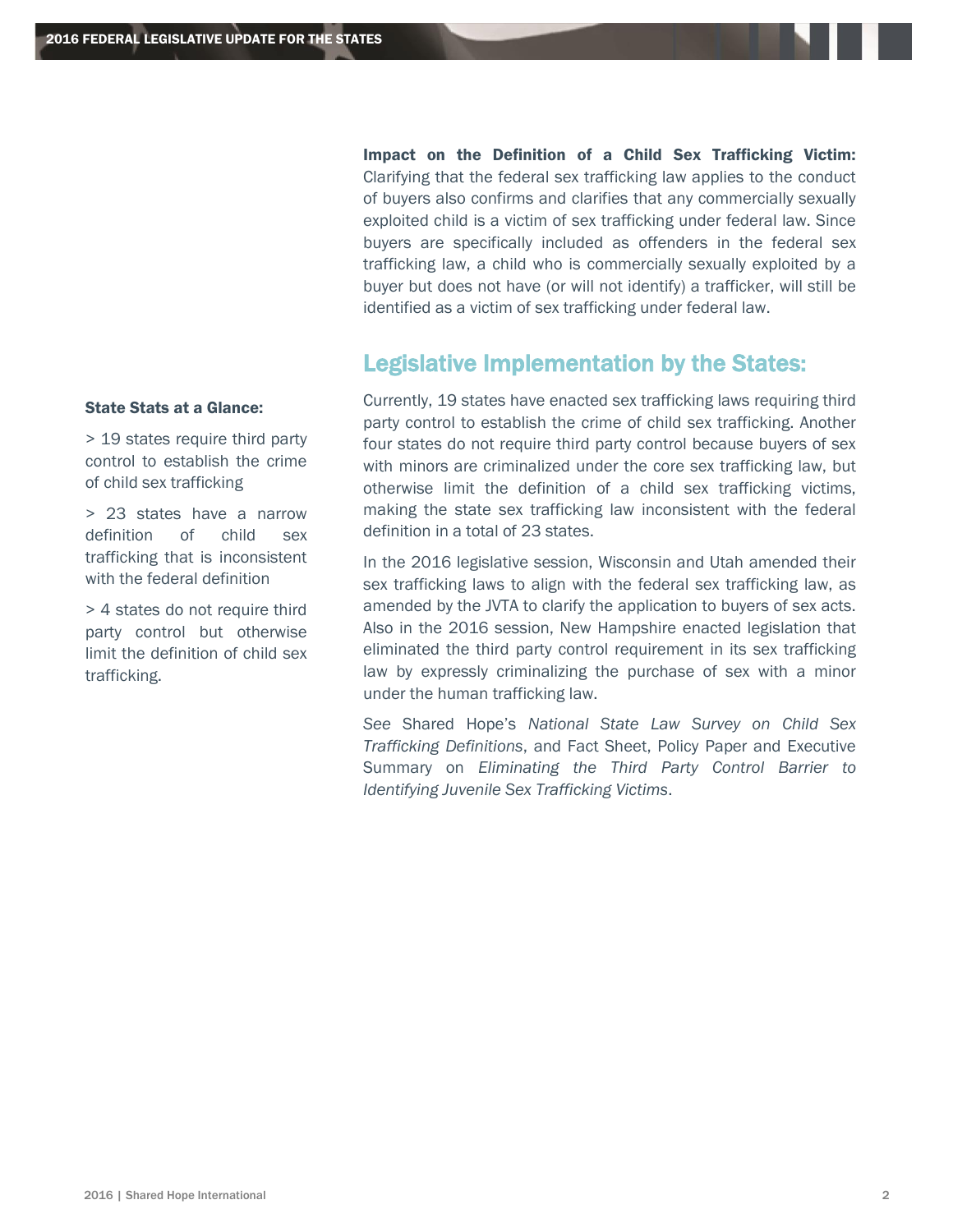### Justice for Victims of Trafficking Act – CAPTA Amendments at a Glance:

> Directs child welfare agencies to identify and provide services to child sex trafficking victims.

> Directs child welfare agencies to train case workers on identifying and providing services to child sex trafficking victims.

> Amends the definition of an abused and neglected child to include child sex trafficking victims regardless of parent or caregiver fault.

> States receiving federal CAPTA funding must be in compliance with the CAPTA amendments enacted in the JVTA.

# JVTA Amendments to Child Abuse Prevention and Treatment Act (CAPTA)

Relevant changes: Section 802 of the JVTA (effective May 29, 2017) amends the Child Abuse Prevention and Treatment Act (CAPTA) to add as a requirement for CAPTA funding that the state train child welfare case workers to identify, assess and provide comprehensive services to child sex trafficking victims, as well as identify and track all reports of child abuse that involve child sex trafficking. Additionally, Section 802 amends the definition of an abused or neglected child for purposes of CAPTA to include child sex trafficking victims without regard to the perpetrator of abuse. Since this eliminates the jurisdictional barrier that prevents child welfare agencies from serving child sex trafficking victims who were not subjected to abuse by a parent or caregiver, all child sex trafficking victims—which includes all commercially sexually exploited children consistent with the federal definition of child sex trafficking—are entitled to comprehensive services through child welfare.

Impact: In order to comply with the requirement to track, report and train caseworkers to respond to child sex trafficking victims, states may have to address statutory barriers that limit the definition of a child sex trafficking victims under state law, as well as barriers to responding to child victims as abused children. *See* Shared Hope's *National State Law Survey on Barriers to Child Welfare Involvement*. With these CAPTA amendments, it is important for states to note that the requirement to identify, track and provide services to child sex trafficking victims under CAPTA apply to all commercially sexually exploited children since the federal definition of a child sex trafficking victim, as clarified by the JVTA, includes any commercially sexually exploited child. Since the definition of a commercial sex act includes any exchange of sex acts for something of value, children who exchange sex acts for housing or other basic necessities are also included in this definition.

## Legislative Implementation by the States:

As of August 1, 2016, 31 states and the District of Columbia include CSEC or sex trafficking within the definitions of abuse, and 32 states and the District of Columbia do not statutorily limit child welfare's ability to intervene when the perpetrator of abuse is a parent or caregiver. However 23 states have statutory barriers to child welfare involvement on behalf of child sex trafficking victims. In the 2016 legislative session, 10 states—Colorado, Georgia, Hawaii, Indiana, Iowa, Mississippi, Tennessee, Utah, Virginia and Wisconsin—removed statutory barriers to child welfare involvement in child sex trafficking cases.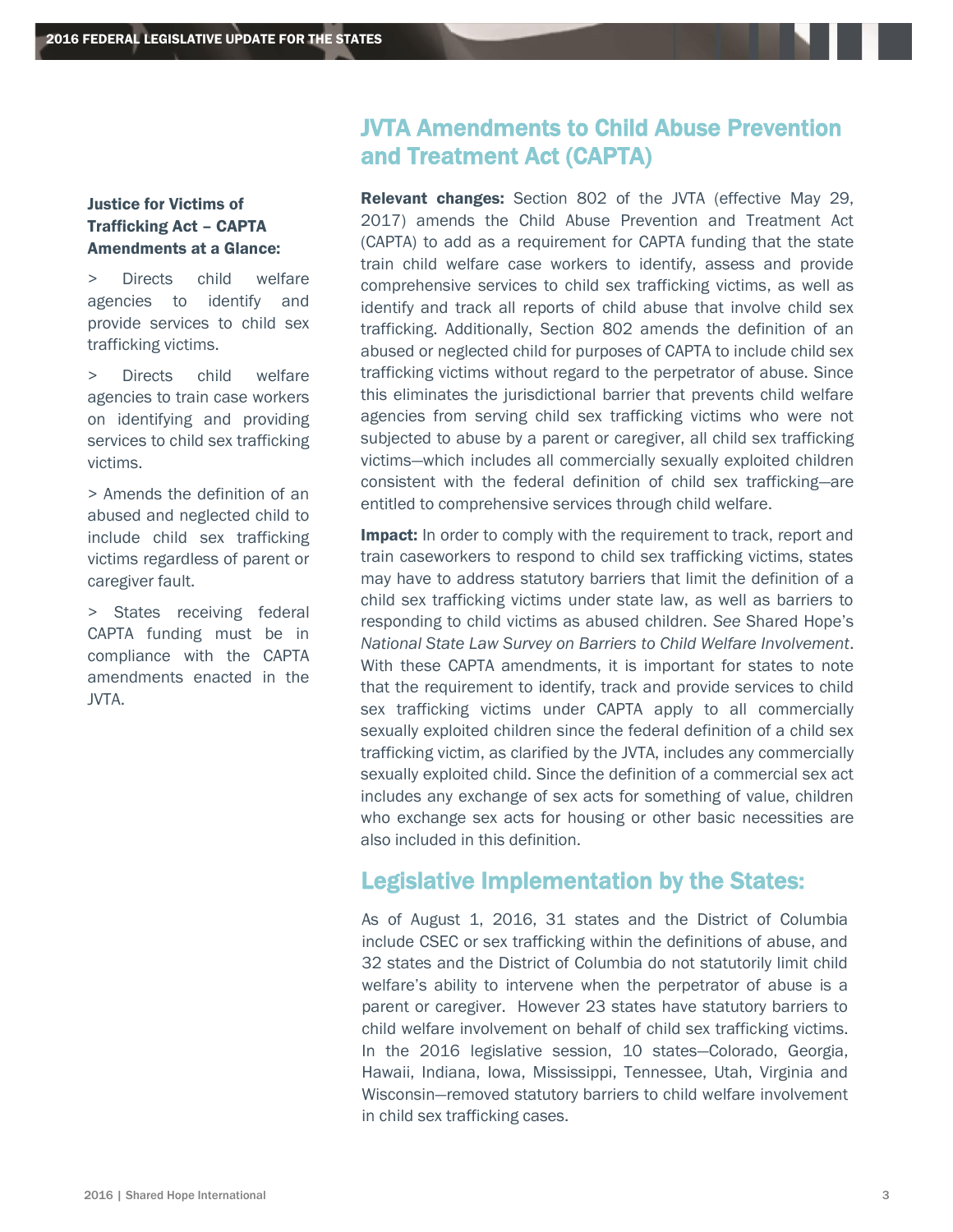## Preventing Sex Trafficking and Strengthening Families Act: Child Sex Trafficking Amendments at a Glance:

> Directs child welfare agencies (and probation departments when a child is receiving child welfare services) to implement policies and procedures to identify exploited children and those at risk, determine appropriate services and document information in relevant case management systems.

> Federal Title IV-E funding, which is the largest federal funding stream for child welfare services, reimburses state child welfare agencies for, among other things, the cost of providing foster care. This funding is dependent on compliance with PSTSFA.

# Preventing Sex Trafficking and Strengthening Families Act

**Relevant changes:** Sections 101-105 of PSTSFA amend Title IV-E of the Social Security Administration Act to add state plan requirements related to child sex trafficking. States must comply with these requirements to be eligible to receive federal foster care funds under Title IV-E. Section 101 requires state agencies to show that they have "policies and procedures (including relevant training for caseworkers) for identifying, documenting in agency records, and determining appropriate services" for any child under care or supervision of child welfare "who the State has reasonable cause to believe is, or is at risk of being, a victim of sex trafficking or a severe form of trafficking in persons." Sections 102-103, PSTSFA. The PSTSFA was enacted September 29, 2014.

**Impact:** In light of the CAPTA amendments that define an abused and neglected child to include child sex trafficking victims, and the JVTA's clarification of the definition of a child sex trafficking victim as including any commercially sexually exploited child, compliance with PSTSFA requires state child welfare agencies to identify, document, report and provide services to any child believed to be commercially sexually exploited or believed to be at risk of commercial sexual exploitation, and "over whom the State agency has responsibility for placement, care or supervision."

Training and guidance for caseworkers on identification of child sex trafficking victims under current federal law, as well as how to identify risk factors and conduct strength-based assessments to determine risk factors will be critical to successful implementation efforts. Training and resources on best practices for serving child sex trafficking victims will also be critical components of effective state plans. The training and guidance was to be developed by the state in conjunction with state and local law enforcement no later than September 29, 2015. By September 29, 2016, the states were to demonstrate to the Secretary of Health and Human Services that they are implemented. *See JuST Response State Systems Mapping Report*.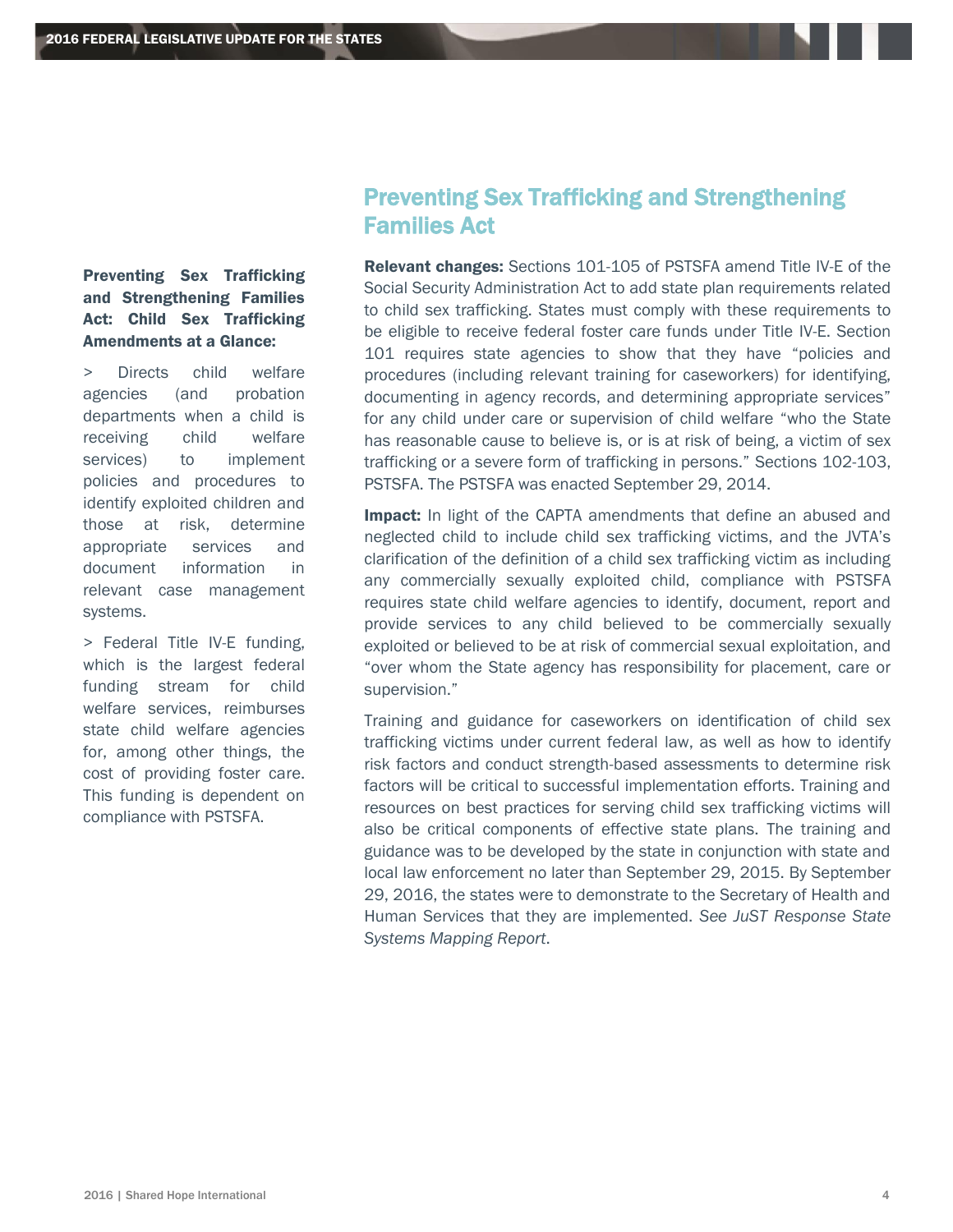Preventing Sex Trafficking and Strengthening Families Act: Child Sex Trafficking Amendments at a Glance (continued):

> Directs state child welfare agencies (and probation departments when a child is receiving child welfare services) to promptly report when a child in care runs away or goes missing.

> Directs state child welfare agencies (and probation departments when a child is receiving child welfare services) to assess recovered children for possible sex trafficking victimization.

# Preventing Sex Trafficking and Strengthening Families Act, continued…

Relevant changes: States must also be prepared to comply with the enhanced requirements for reporting when a child in care has gone missing and for conducting targeted, trauma-informed assessments when a child is recovered. No later than September 29, 2015, the states were to implement specific protocols to carry out the enhanced requirements. The state is tasked by the protocol to expeditiously locate any child missing from foster care. When the child is located, they are to be screened to determine their experiences and to see if they were a possible victim of sex trafficking. The primary factors that contributed to the child running away or otherwise being absent from care are determined and addressed in the child's current and subsequent placement. As of September 29, 2016 the state agency shall report within 24 hours of receiving information on missing or abducted children or youth to law enforcement authorities for entry into the National Crime information Center (NCIC) and the National Center for Missing and Exploited Children (NCMEC). No later than September 29, 2017 and annually thereafter, the state will report to the Secretary of Health and Human Services the total number of children and youth who are sex trafficking victims.

Impact: Since some state sex trafficking laws do not align with the federal definition, tracking, reporting and training policies should be mindful to include all CSEC, regardless of whether the state trafficking law has a more limited definition of child sex trafficking. *See* Shared Hope's *National State Law Survey on Child Sex Trafficking Definitions*.

## Legislative Implementation by the States:

 In addition to the advancements made by some states in the 2016 legislative session by eliminating statutory barriers to child welfare involvement in child sex trafficking cases (see above), Virginia now requires training for child welfare caseworkers, Colorado law specifically directs child welfare to respond to child sex trafficking victims and Wisconsin mandated that child welfare report when a child in care is missing.